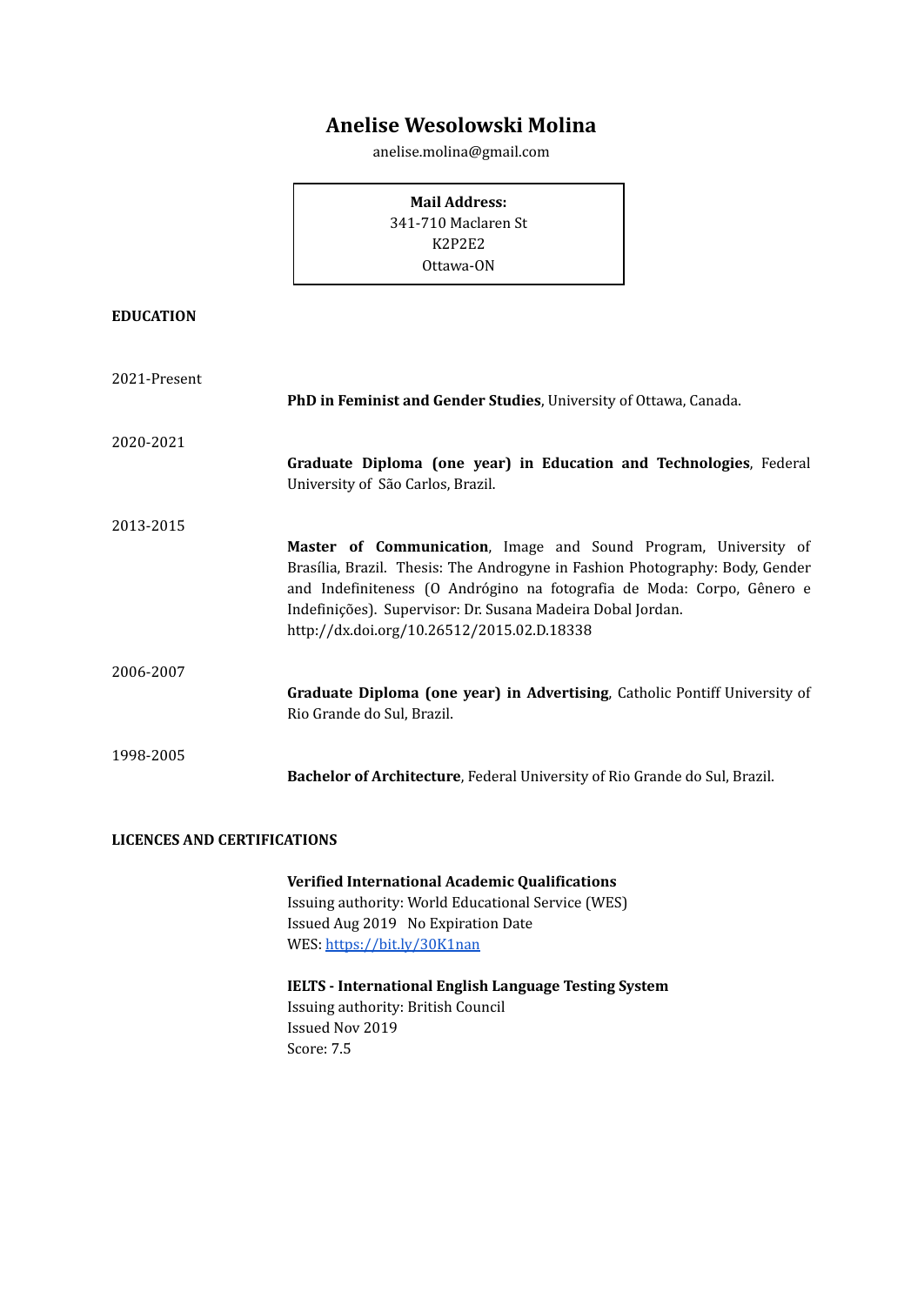# **RESEARCH INTERESTS**

- Gender and Queer Studies
- Epistemology and Methodology
- Latin American and Brasilian Studies
- Visual Arts Media and Culture

# **RESEARCH EXPERIENCE**

| 2021      |                                                                                                                                                                                                                                                                                             |
|-----------|---------------------------------------------------------------------------------------------------------------------------------------------------------------------------------------------------------------------------------------------------------------------------------------------|
|           | Researcher and Consultant, Women in Charge (Mulheres no Comando), São                                                                                                                                                                                                                       |
|           | Paulo, Brazil.                                                                                                                                                                                                                                                                              |
|           | Project: Plataforma Mulheres no Comando.                                                                                                                                                                                                                                                    |
|           | • Researching Educational Technology for Women and Girls.                                                                                                                                                                                                                                   |
|           | • Researching about Feminine Leadership.                                                                                                                                                                                                                                                    |
|           | Researcher, Women Entrepreneur Network Institute (Instituto Rede Mulher<br>Empreendedora ), Brazil.<br>Project: LabIRME.                                                                                                                                                                    |
|           | • Conducting a critical review of trans feminine entrepreneurship in Brazil                                                                                                                                                                                                                 |
|           | • Researching trans entrepreneurship and business conduct by trans women.                                                                                                                                                                                                                   |
| 2017-2019 |                                                                                                                                                                                                                                                                                             |
|           | Research Project Leader, Catholic University of Brasília, Brazil.                                                                                                                                                                                                                           |
|           | Project: Communication and Gender (ComGen).                                                                                                                                                                                                                                                 |
|           | • Conducting a critical review of the literature and creating an annotated                                                                                                                                                                                                                  |
|           | bibliography using a bibliographic database for a research proposal                                                                                                                                                                                                                         |
|           | on work and learning                                                                                                                                                                                                                                                                        |
|           | • Supervising academic writing and production.                                                                                                                                                                                                                                              |
| 2017-2018 |                                                                                                                                                                                                                                                                                             |
|           | Research assistant, University of Brasília, Brazil.                                                                                                                                                                                                                                         |
|           | Project: App School: facing online gender violence against girls (Escola de App:                                                                                                                                                                                                            |
|           | enfrentando a violência online contra meninas)                                                                                                                                                                                                                                              |
|           | Project leader: Dr. Janara Kalline Leal Lopes de Sousa                                                                                                                                                                                                                                      |
| 2016-2017 |                                                                                                                                                                                                                                                                                             |
|           | Research assistant, Catholic University of Brasília, Brazil.                                                                                                                                                                                                                                |
|           | Project: IN-BODY: Body, incorporation and virtualization of the senses                                                                                                                                                                                                                      |
|           | (IN-CORPO: Corpo, incorporação e virtualização dos sentidos)                                                                                                                                                                                                                                |
|           | Project leader: Dr. Florence Marie Dravet                                                                                                                                                                                                                                                   |
| 2012-2014 |                                                                                                                                                                                                                                                                                             |
|           | Research assistant, Catholic University of Brasília, Brazil.<br>Project: Sirchal Glossary - Views about Brasília - PPG S CAU/UCB (Glossário<br>Sirchal - Olhares sobre Brasília - PPG S CAU/UCB - in association with the<br>French government)<br>Project leader: Dr. Yara Regina Oliveira |
|           |                                                                                                                                                                                                                                                                                             |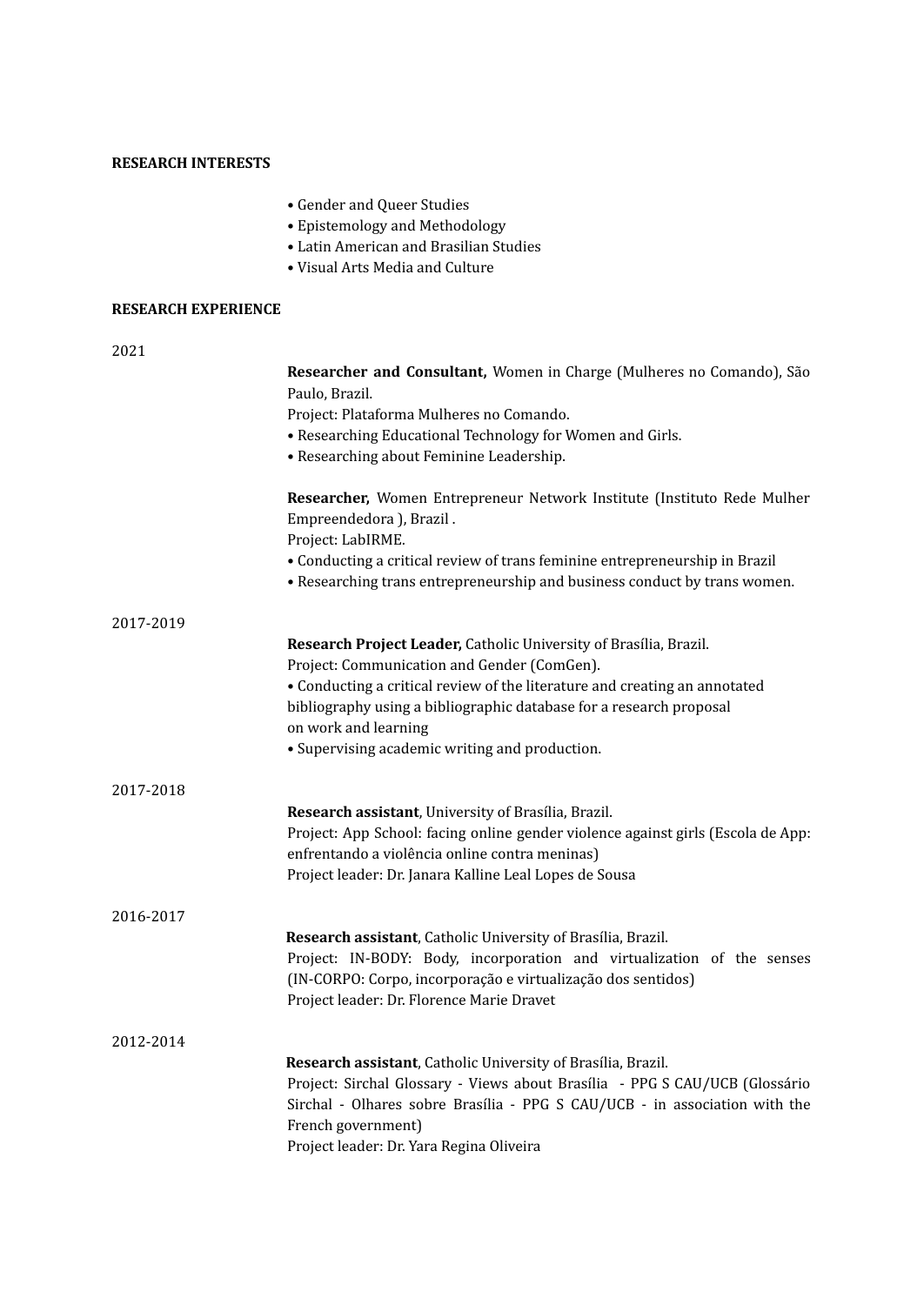# **TEACHING INTERESTS**

Undergraduate-level courses in Gender, Epistemology, Methodology and Visual Arts (Photography).

# **TEACHING EXPERIENCE**

| 2021-Present | Teaching Assistant, University of Ottawa - Canada.                                                                                            |
|--------------|-----------------------------------------------------------------------------------------------------------------------------------------------|
|              | Course titles: Diversity of Women: Gender, Race, Class and (Dis)Ability.<br>• Grading papers and providing one-on-one support to 56 students. |
| 2021-Present |                                                                                                                                               |
|              | Conteudist Professor, National School of Public Administration - Brasília-BR.                                                                 |
|              | Course titles: Media for Education, Diversity and Inclusion, Virtual Facilitation.                                                            |
|              | • Provided lectures and teaching in virtual classes ranging from 20 to 50                                                                     |
|              | students                                                                                                                                      |
|              | • Designed curriculum, chose texts and prepared course materials for classes.                                                                 |
| 2012-2020    |                                                                                                                                               |
|              | Assistant Professor, Catholic University of Brasília, Brazil.                                                                                 |
|              | Course titles: Photography I, Advertising Photography, Audiovisual Languages;                                                                 |
|              | Advertising and Digital Convergence; Communication and Gender; Art, Design,                                                                   |
|              | and Society; Creative Process.                                                                                                                |
|              | • Provided lectures and teaching in classes ranging from 20 to 40 students                                                                    |
|              | • Designed curriculum, chose texts and prepared course materials for classes                                                                  |
|              | · Provided individual academic advice/support to students                                                                                     |
|              | • Held office hours and provided weekly online support for classes.                                                                           |
| 2013-2015    |                                                                                                                                               |
|              | Teaching Assistant, University of Brasília, Brazil.<br>Course titles: Laboratory of Advertising;                                              |
|              | • Provided lectures and teaching in classes ranging from 20 to students;                                                                      |
|              | • Create and grade assignments;                                                                                                               |
|              | • Conduct laboratory sessions and discussion groups.                                                                                          |
|              |                                                                                                                                               |
| 2010-2012    |                                                                                                                                               |
|              | Assistant Professor, Institute of Higher Education of Brasília.                                                                               |
|              | Course titles: Photography I, Advertising Photography.                                                                                        |
|              | • Planned and facilitated introductory courses and workshops on the                                                                           |
|              | foundations of photography                                                                                                                    |
|              | • Laboratory supervision and practical instruction for a class of 30                                                                          |
|              | • Graded term papers, final examinations, and student tutorial participation.                                                                 |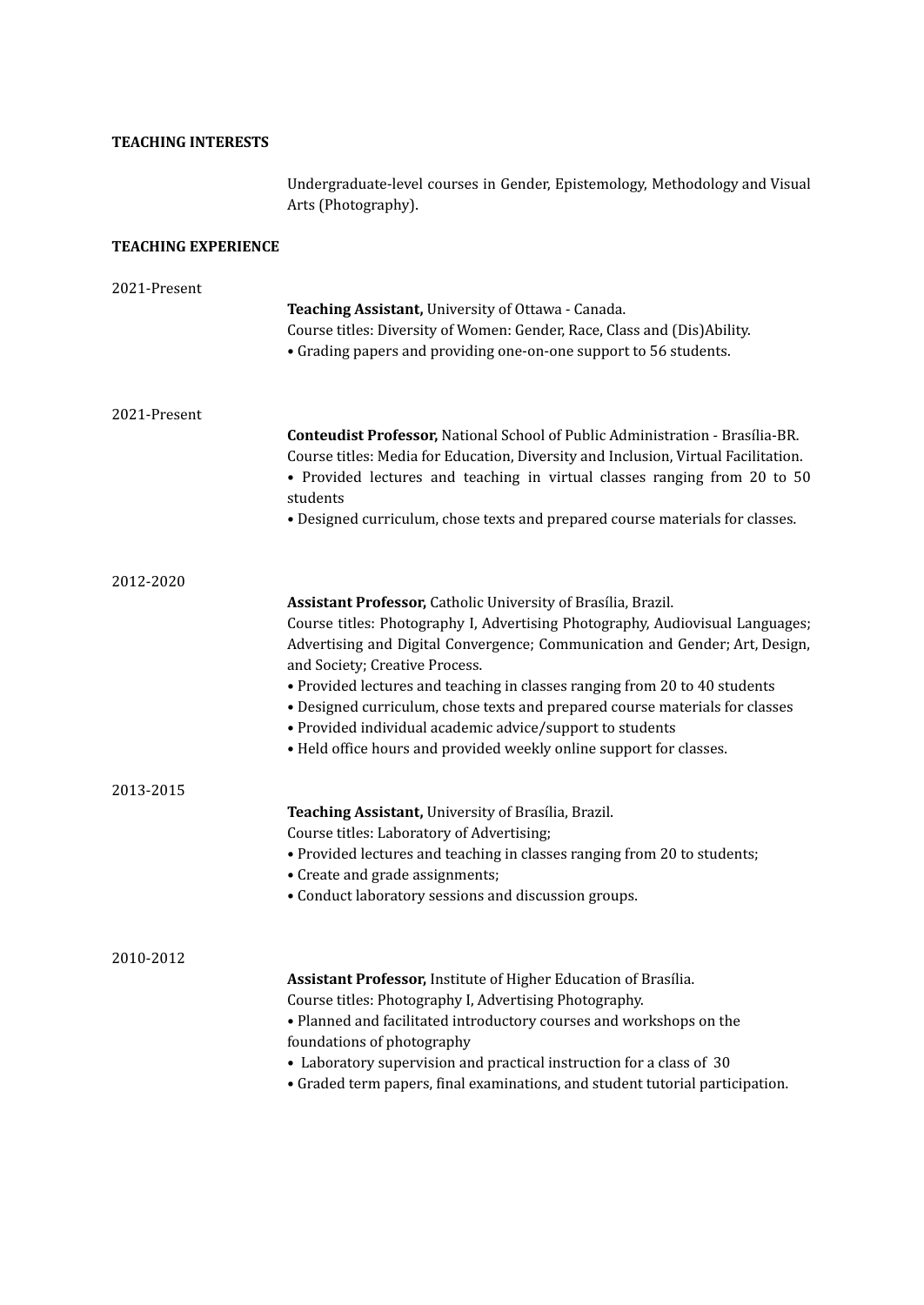# **ADMINISTRATIVE EXPERIENCE**

#### 2017-2019

**Coordination Advisor**, Communication Department - Catholic University of Brasília, Brazil. Coordinator: MSC. Leandro de Bessa Oliveira Phone: 5561-3356-9000 | email: leandro.bessa@ucb.br

- Planned academic routines and schedules for Communication Courses
- Participated in hiring committees
- Membership in academic councils

#### **PUBLICATIONS**

# **Chapters, Books and Magazines**

Zacariotti, D., Lacerda, V., Molina, A., Scheidweiler, G. (2019, May). Pornography and Imaginary: the problematic reproduction of fetishized bodiesand subjectivities in the pornographic films (Pornografia e Imaginário: a problemática reprodução de corpos e subjetividades fetichizados dentro dos filmes pornô). Revista Brasileira de Iniciação científica. Vol 8, nº 2 (2019) - 14º edição. São Paulo, Brazil.

Zacariotti, D., Molina, A., (2018, July). The Transvestite Sex as a Political Factor (O Sexo Travesti como Fator Político). Congreso Internacional de Americanistas / Manuel Alcántara, Mercedes García Montero y Francisco Sánchez López (Coord.) Ediciones Universidade de Salamanca: 2018. DOI: http://dx.doi.org/10.14201/0AQ0251\_9

Molina, Anelise W. A Rua / La Rue. In: Cahier Regards sur Brasília - Cahier Olhares sobre Brasília. OLIVEIRA, Y. R.; Orelana, Leo ; OLIVEIRA, M. N. ; BORGES, C.. (Org.). 1ed. Paris: 2014, v. 1, p. 8-9.

#### **Publications in refereed conference proceedings**

Feminist Epistemology in Communication Research: Woman, Feminine and the inclusion of others bodies/corpus (Epistemologia Feminista na Pesquisa em comunicação: Mulher, Feminino e a inclusão de outros corpos/corpus). In Proceedings of the Intercom Sociedade Brasileira de Estudos Interdisciplinares da Comunicação 40º Congresso Brasileiro de Ciências da Comunicação, 2017, Curitiba. São Paulo: Intercom, 2017.

Androgyny, History, and Myth: the gender fluidity and its recurrence (Androginia História e Mito: a fluidez de gênero e suas recorrências). In Proceedings of the Seminário Internacional Fazendo Gênero, 2017, Florianópolis. Anais do XI Seminário Internacional Fazendo Gênero [recurso eletrônico]: 13th. Women's Worlds, 2017.

The Online Violence of Gender in Brazil: theoretical and methodological approaches (A Violência Online de Gênero no Brasil: aproximações teóricas e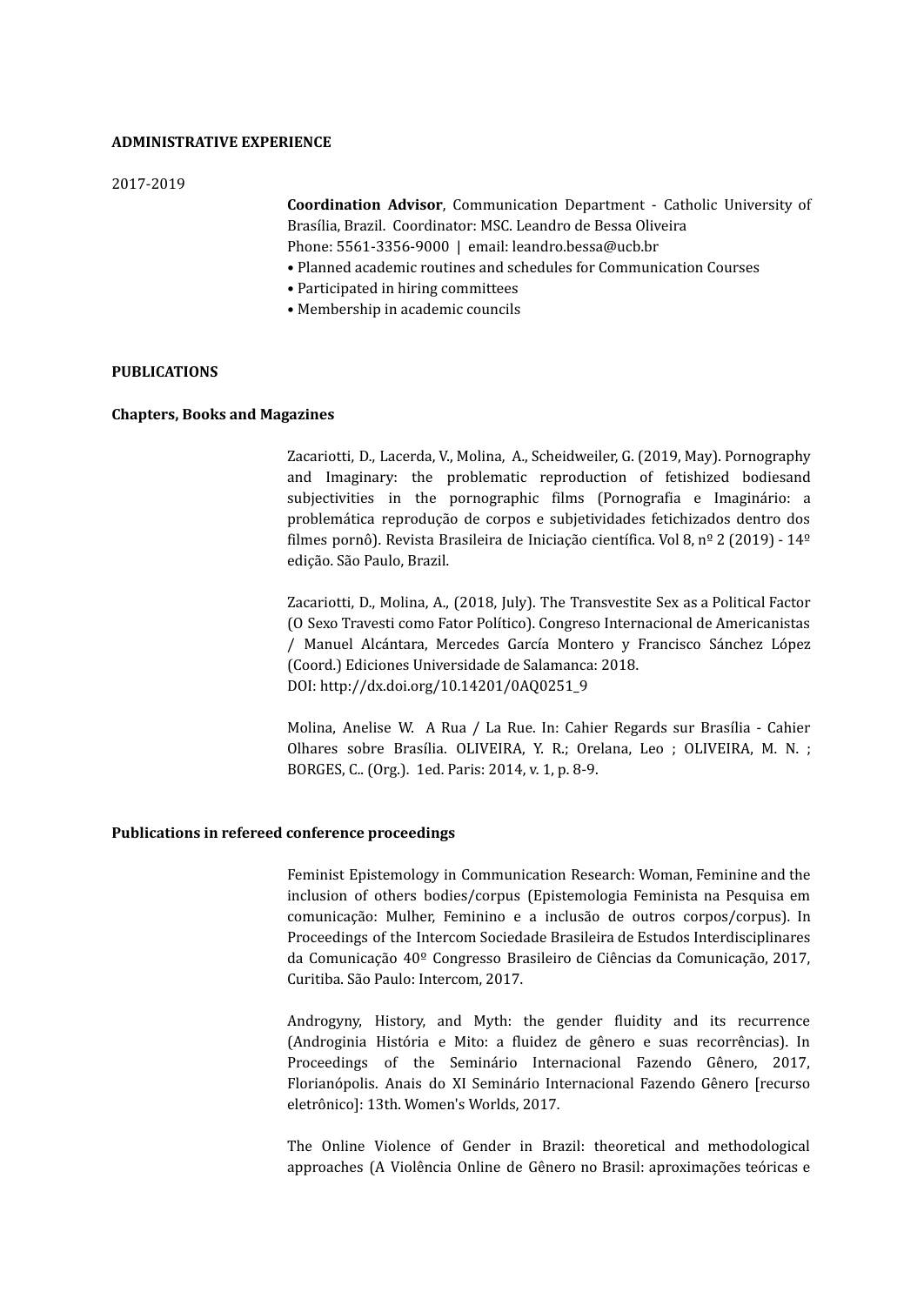metodológicas) in Proceedings of I Congresso Internacional de Políticas Públicas em Defesa da Inclusão, Diversidade e Gênero, Universidad de Salamanca, 2019, Salamanca - Spain.

#### **PRESENTATIONS AND PAPERS**

#### **International Conference Presentations**

Zacariotti, D., Molina, A., (2019, November). Bixa Travesty - struggle and celebration of the woman's cock. Paper presented at Toronto Queer Film Festival "Stonewall 50" Symposium. OCAD University, 2019, Toronto, Canada.

Molina, A., Scheidweiler, G. (2018, July). The Online Violence of Gender in Brazil: theoretical and methodological approaches (A Violência Online de Gênero no Brasil: aproximações teóricas e metodológicas) . Paper presented at the I Congresso Internacional de Políticas Públicas em Defesa da Inclusão, Diversidade e Gênero, Universidad de Salamanca, 2018, Salamanca - Spain.

Zacariotti, D., Molina, A., (2018, July). The Transvestite Sex as a Political Factor (O Sexo Travesti como Fator Político). Paper presented at the 56º ICA - Congresso Internacional de Americanistas, Universidad de Salamanca, 2018, Salamanca - Spain.

Molina, A. (2017, July). Hypersexualization and Risk in Dissenting Gender Identities: notes for the dissolution of chance. Paper presented at the IAMCR 2017 Conference, 2017, Cartagena - Colombia.

Molina, A. (2016, July). Applied Androgynous: communication and masculinity. Paper presented at the CMCI Ph.D. Conference (In)Visible Cultures, King's College, 2016, Londres - England.

Molina, A. (2014, April). The Image On the skin: Identity and Message (A Imagem Sobre a pele: Identidade e Mensagem). Paper presented at the II Congresso Mundial de Comunicação Ibero-americana, 2014, Universidade do Minho, Braga - Portugal.

Molina, A. (2014, April). Choices and Paths on Research: Cyberculture, Androgyny and Digital Media (Escolhas e Caminhos de Pesquisa: Cibercultura, Androginia e Meios Digitais). Paper presented at the II Congresso Mundial de Comunicação Ibero-americana, 2014, Universidade do Minho, Braga - Portugal.

Molina, A. (2014, April). Fashion Photography and Fiction: fictional narrative in fashion editorials (A Fotografia de Moda e a Ficção: narrativa ficcional nos editoriais de moda). Paper presented at the I Seminário Iberoamericano sobre Comunicação e Moda, 2014, Universidade do Minho, Braga - Portugal.

#### **National Conference Presentations**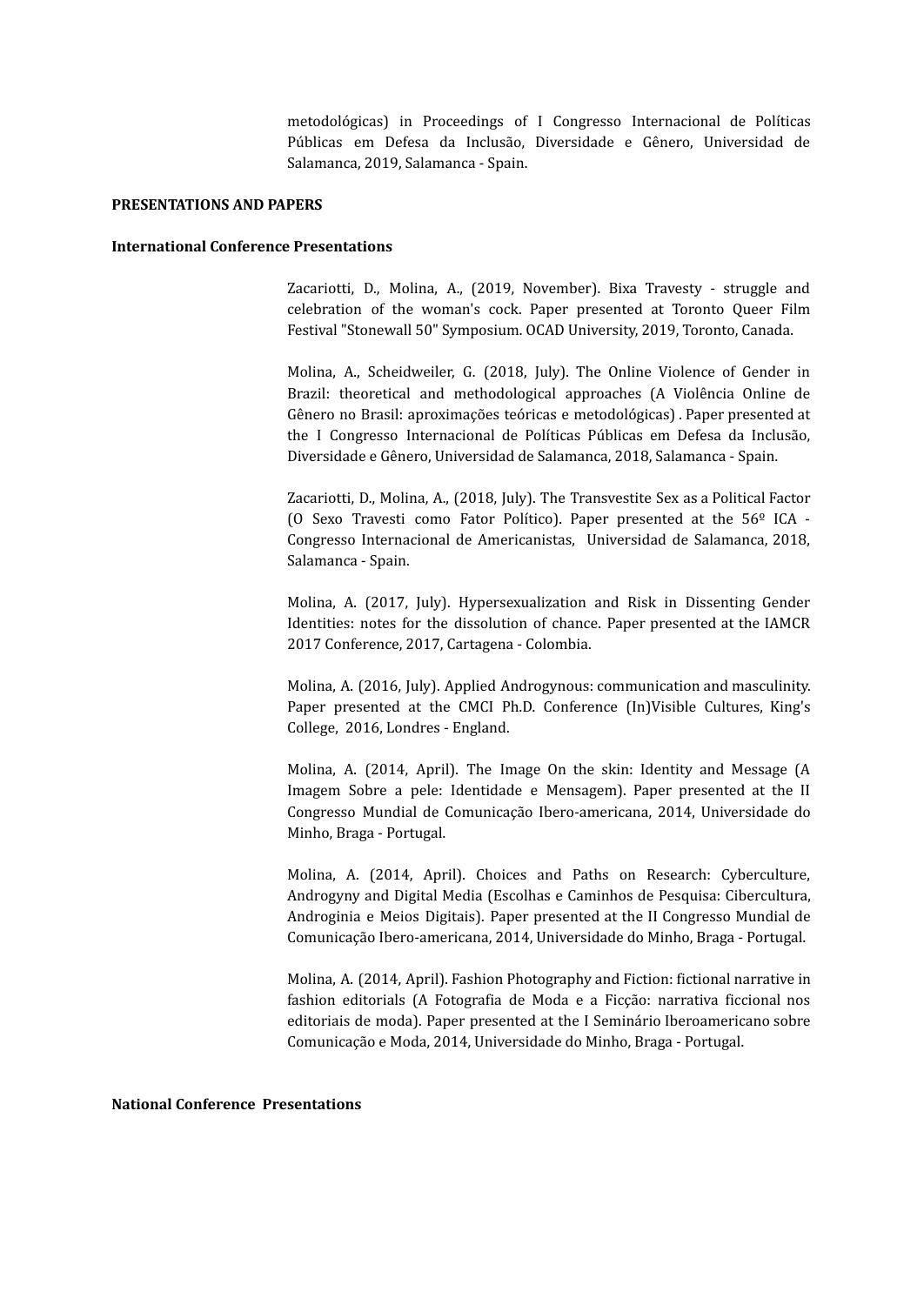Molina, A. (2018, July). Peirce's Logic: contact points with the Gender Studies (A Lógica de Peirce: pontos de contato com os Estudos de Gêneros). Paper presented at the I Aquenda de Comunicação, Gênero e Sexualidades, 2018, Universidade Federal do Rio Grande do Sul, Porto Alegre - Brasil.

Zacariotti, D., Molina, A. (2018, July). Gender and Experience (Gênero e Experiência). Paper presented at the I Aquenda de Comunicação, Gênero e Sexualidades, 2018, Universidade Federal do Rio Grande do Sul, Porto Alegre - Brasil.

Molina, A. (2017, September). Feminist Epistemology in Communication Research: Woman, Feminine and the inclusion of others bodies/corpus (Epistemologia Feminista na Pesquisa em comunicação: Mulher, Feminino e a inclusão de outros corpos/corpus). Paper presented at the 40º Congresso Brasileiro de Ciências da Comunicação, 2017, Curitiba , 2017, Faculdades Positivo, Curitiba - Brasil.

Molina, A. (2017, July). Androgyny, History and Myth: the gender fluidity and its recurrences (Androginia, História e Mito: a fluidez de gênero e suas recorrências). Paper presented at the 13ª Women's Worlds Congress e Seminário Internacional Fazendo Gênero 11, 2017, Universidade Federal de Santa Catarina, Florianópolis - Brasil.

Molina, A. (2016, November). About Soft Borders and Pressures (Sobre Fronteiras e pressões Suaves). Paper presented at the VIII Congresso Internacional de Estudos sobre a Diversidade sexual e de Gênero, 2016, Universidade Federal de Juiz de Fora, Juiz de Fora - Brasil.

# **INVITED PRESENTATIONS**

**Guest speaker**, "Feminine Entrepreneurship" (Empreendedorismo Feminino) Attorney General, Brazil. March 2020, 120 minutes.

**Guest speaker**, "The Tolerance of Image: photography under discussion" (A Tolerância da Imagem: Fotografia em debate) Seminar, Catholic University of Brasília, November 2015, 90 minutes.

**Guest lecturer**, "Body Photography" (Fotografia de Corpo), Culture Support Fund - DF, SESC Ceilândia, Brasília, August 2014, 120 minutes.

# **ONLINE TEACHING**

**Worshop Instructor**, "Design pra quem não é Designer" Online Event, Associação das Produtoras Trabalhadoras de Arte e Cultura do Brasil - APTA. June 2020, 320 minutes.

**Lecturer**, "Gênero e Budismo" Online Event, Festival Afete-se, Brazil. May 2020, 90 minutes.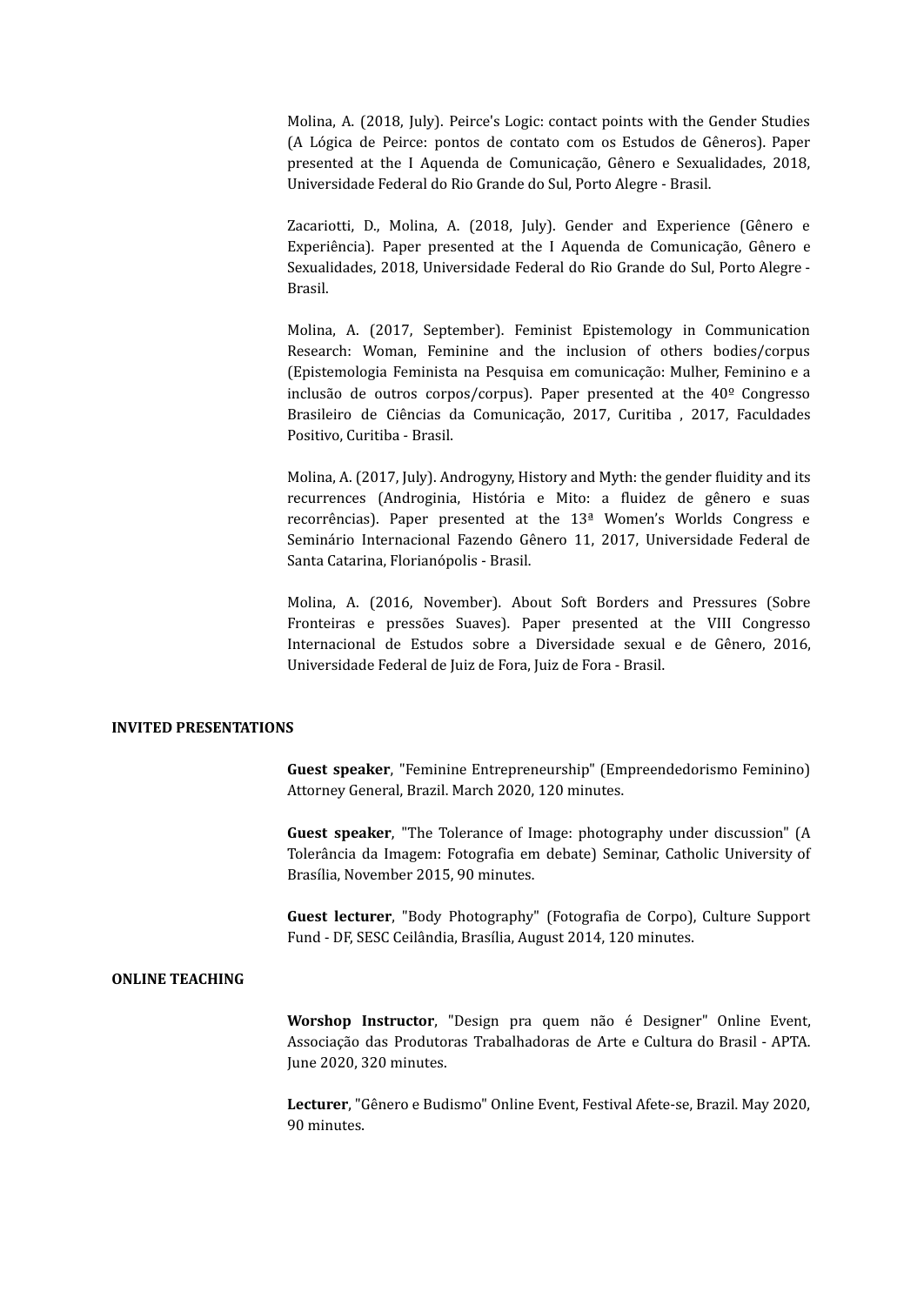**Lecturer**, "Comunicação Inclusiva" Online Event, Convida Capacitação, Brazil. November 2020, 120 minutes.

**Lecturer**, "DIVERSITY - what's that got to do with me?" Event, Supreme Labor Court, Brazil. May 2021, 120 minutes.

**Lecturer**, "Pride Month" Online Event, Wiz Soluções, Brazil. June 2021, 120 minutes.

## **ACADEMIC COMMUNITY INVOLVEMENT**

#### **Conferences organization and committee work**

**Conference Organizer**, Convida Capacitação (Escola de Criação) ,Festival Moveis Convida, Brasília, Brazil, 2020.

**Conference Organizer**, 2º ComGen Symposium QUEER+(Escola de Criação) ,FESTIVAL AFETESE, Brasília, Brazil, 2020.

**Conference Organizer**, Iº ComGen Symposium QUEER+(Universidade Católica de Brasília) ,Catholic University of Brasília, Brasília, Brazil, 2019.

**Conference Organizer**, XVI Communication Week (Semana da Comunicação da Universidade Católica de Brasília) ,Catholic University of Brasília, Brasília, Brazil, 2017

**Judging Commission Member** of the 5ª Edition of the Contest on the Maria da Penha Law (5ª Edição do Concurso sobre a Lei Maria da Penha), Chamber of Deputies, Brasília, Brazil, 2016

**Conference Organizer**, XV Communication Week (Semana da Comunicação da Universidade Católica de Brasília) ,Catholic University of Brasília, Brasília, Brazil, 2016

**Conference Organizer**, XIV Communication Week (Semana da Comunicação da Universidade Católica de Brasília) ,Catholic University of Brasília, Brasília, Brazil, 2015

**Conference Organizer**, I FotoBrasília Festival, Institute of Higher Education of Brasília, Brasília, Brazil, 2015

**Judging Commission Member** of the Photography Contest of the National Association of Attorneys of the Republic (Associação Nacional dos Procuradores da República) Brasília, Brazil, 2012

## **PRICES, SCHOLARSHIPS AND FUNDING**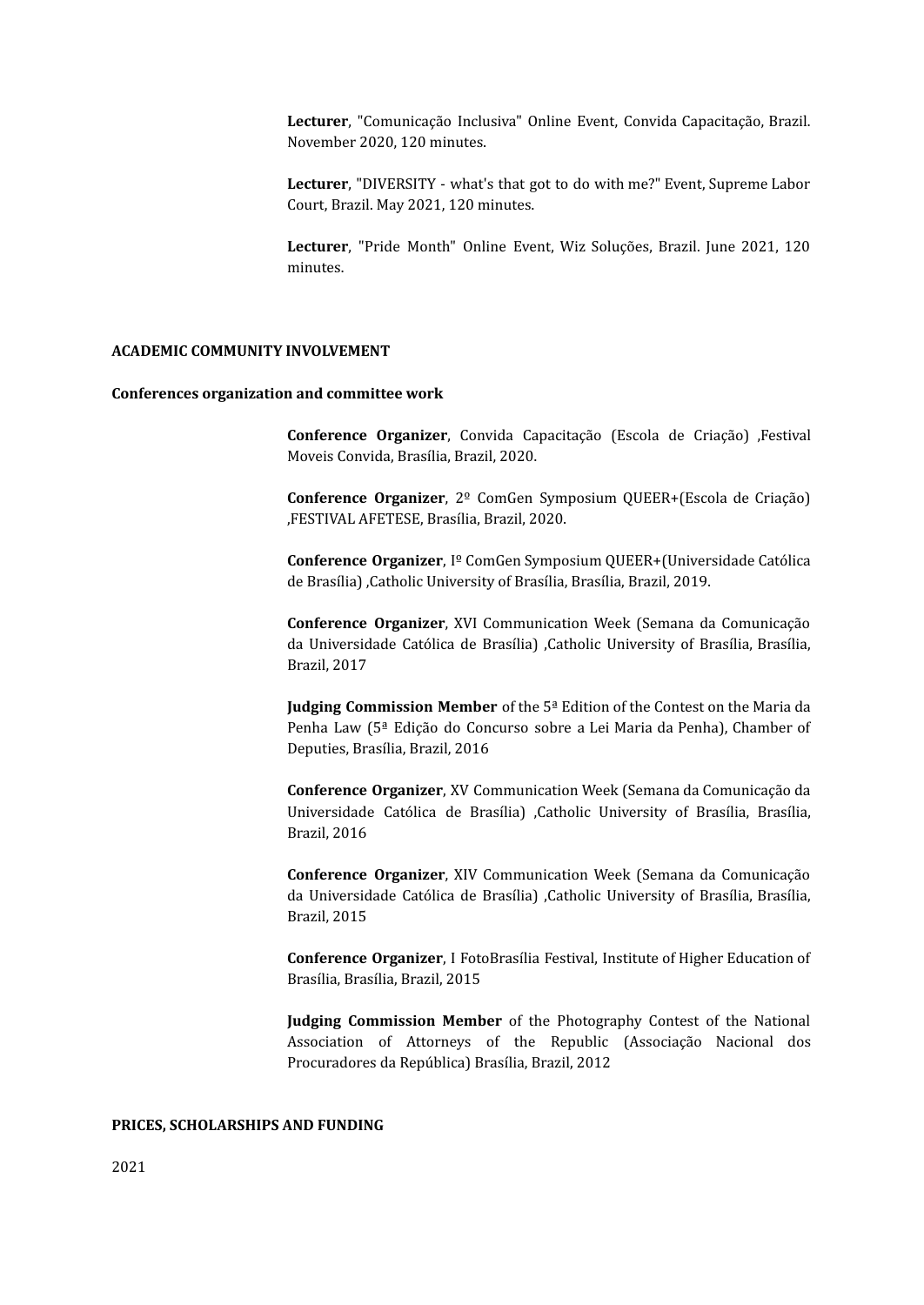|                   | Finalist, uOGRadFlix Competition.<br>University of Ottawa, Canada.                                                                                                                                                                                                |
|-------------------|-------------------------------------------------------------------------------------------------------------------------------------------------------------------------------------------------------------------------------------------------------------------|
| 2021              | Scholarship, University of Ottawa, Canada.<br><b>Admission Scholarship</b><br>Doctoral International Scholarship                                                                                                                                                  |
| 2020              | Scholarship, Fundação Universidade Federal de São Carlos, São Paulo Brazil.                                                                                                                                                                                       |
| 2019              | Funding, Toronto Queer Film Festival, funding to present a paper at "Stonewall<br>50" Symposium. OCAD University, 2019, Toronto, Canada.                                                                                                                          |
| 2018              | Funding, Foundation for Research Support of the Federal District (FAP-DF),<br>funding to present a paper at I Congresso Internacional de Políticas Públicas<br>em Defesa da Inclusão, Diversidade e Gênero, Universidad de Salamanca, 2018,<br>Salamanca - Spain. |
| 2017              | Funding, Foundation for Research Support of the Federal District (FAP-DF),<br>funding to present a paper at IAMCR 2017 Conference, 2017, Cartagena -<br>Colombia.                                                                                                 |
| 2013-2015         | Fellowship, National Council for Scientific and Technological Development<br>(Conselho Nacional de Desenvolvimento Científico e Tecnológico), CNPq, Brasil.                                                                                                       |
| LANGUAGES         |                                                                                                                                                                                                                                                                   |
|                   | • Superior skills in English (oral and written)<br>• Superior skills in Portuguese (oral and written)<br>• Intermediate skills in Spanish (oral and written)<br>• Intermediate skills in French (oral and written)                                                |
| <b>REFERENCES</b> |                                                                                                                                                                                                                                                                   |
|                   | Prof. Andrea Fitzpatrick (PhD supervisor)<br>University of Ottawa - Department of Visual Arts<br>100 Laurier Ave. East, Room 101<br>Phone: 613-875-9965   email: afitzpat@uottawa.ca                                                                              |
|                   | Prof. Susana Madeira Dobal Jordan (thesis supervisor)<br>Brasília University - Communication Department - Campus Darcy Ribeiro - ICC<br>Norte Sala ASS-615 - 70910-900, Brasília - DF<br>Phone: 5561-3107-6539   email: sudobal@gmail.com                         |